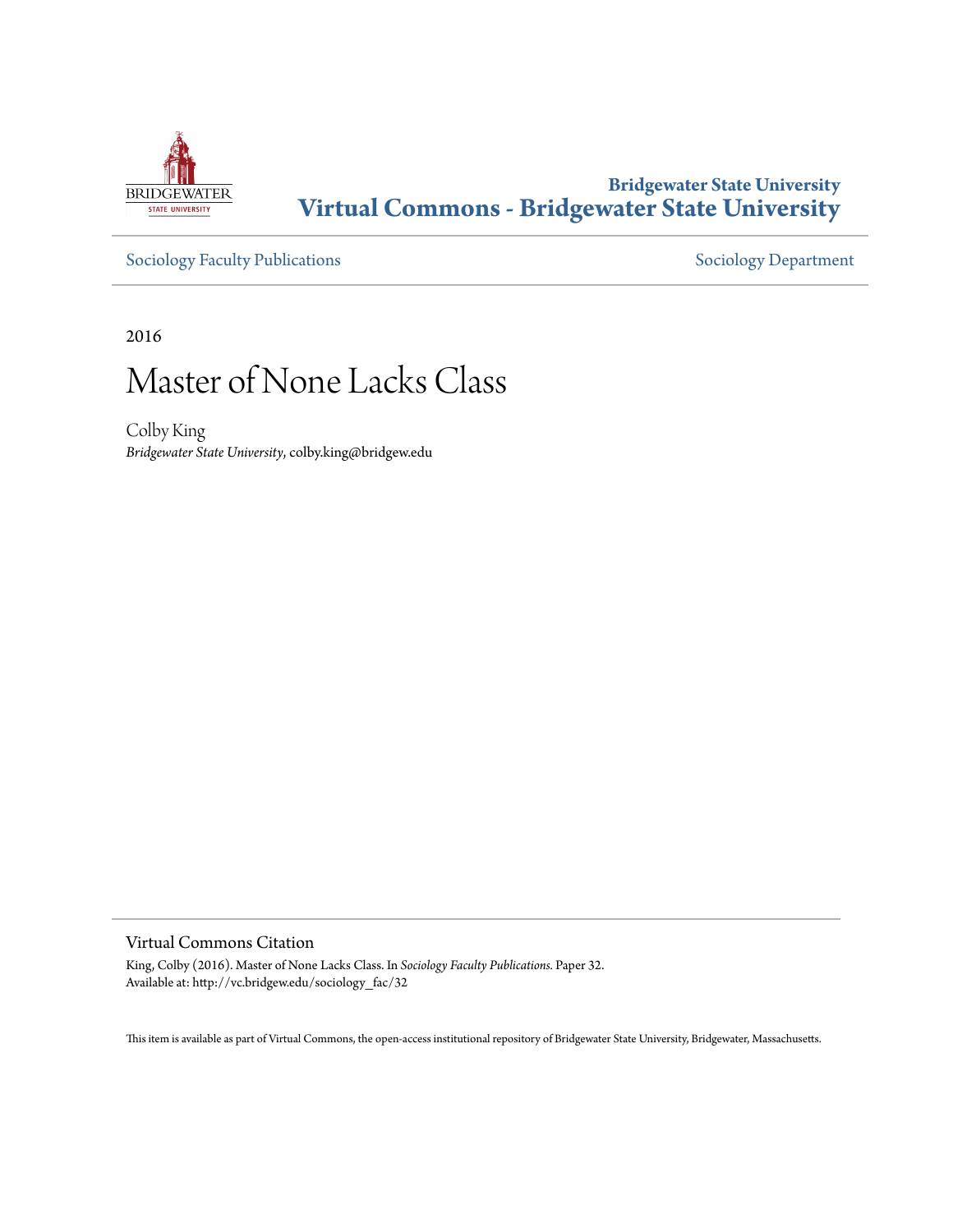## <span id="page-1-0"></span>[Working-Class Perspectives](https://workingclassstudies.wordpress.com/)

*Commentary on Working-Class Culture, Education, and Politics*



[←](https://workingclassstudies.wordpress.com/2016/01/04/trump-sanders-and-the-precariat/) [Trump, Sanders, and the](https://workingclassstudies.wordpress.com/2016/01/04/trump-sanders-and-the-precariat/) Precariat **[Estate Life: Working-Class Communities and](https://workingclassstudies.wordpress.com/2016/01/18/estate-life-working-class-communities-and-social-housing/)** Social [Housing](https://workingclassstudies.wordpress.com/2016/01/18/estate-life-working-class-communities-and-social-housing/) [→](https://workingclassstudies.wordpress.com/2016/01/18/estate-life-working-class-communities-and-social-housing/)

### [Master of None Lacks](#page-1-0) Class

Posted on [January 11, 2016](#page-1-0) by [Working-Class Perspectives](https://workingclassstudies.wordpress.com/author/workingclassstudies/)

I'm a big fan of Aziz Ansari. He was great on *Parks & Rec*. His stand-up is smart and entertaining. And he co-wrote a book ("[Modern Romance"](http://book.azizansari.com/)) with sociologist Eric Klinenberg, which takes a sociological, and engaging, perspective towards understanding how dating has changed as a result of new technology and shifts in culture.

Ansari's new show *Master of None* debuted on Netflix this fall to [rave](http://www.slate.com/articles/arts/television/2015/11/aziz_ansari_s_master_of_none_on_netflix_reviewed_a_truly_great_sitcom.html) [reviews](http://www.nytimes.com/2015/11/06/arts/television/review-aziz-ansari-in-master-of-none-negotiates-technology-and-social-mores.html?smid=fb-nytimes&smtyp=cur), and I was excited to watch it for several reasons. The show has been [celebrated](http://novaknows.com/aziz-ansaris-master-of-none-is-a-culturally-aware-and-profound-masterpiece/) for, among other things, capturing the dilemma's of being the [child of immigrants](https://www.washingtonpost.com/news/arts-and-entertainment/wp/2015/11/12/aziz-ansaris-new-show-perfectly-captures-what-its-like-being-the-child-of-immigrants/?tid=sm_fb) in the US, the [diversity](http://www.refinery29.com/2015/11/97109/aziz-ansari-interview-master-of-none-diversity-minorities-netflix) of its cast, [challenging](http://www.refinery29.com/2015/11/97109/aziz-ansari-interview-master-of-none-diversity-minorities-netflix) [expectations](http://www.bustle.com/articles/122288-how-master-of-none-is-helping-tvs-diversity-problem-by-demystifying-racial-representation) around race in the entertainment industry, and exposin[g sexism](http://www.huffingtonpost.com/entry/master-of-none-on-feminism-and-sexism_56464f7fe4b045bf3def14b3). Indeed, *Master of None* has been [described](http://www.salon.com/2015/11/06/move_over_girls_azis_ansaris_master_of_none_is_the_new_definitive_millennial_comedy/) as "the new definitive millennial comedy," and is [said](http://themuse.jezebel.com/aziz-ansaris-master-of-none-was-made-for-the-netflix-an-1740934892) to be capturing "the tropes of urban millennials to an almost pitch-perfect degree."

Almost. The successes of this show are many, and they should be celebrated. But with all of its successes, a problem with *Master of None*, especially with using it as a proxy for the reality of the millennial generation, is the way it glosses over social class and the economic precariousness many people of this generation struggle with every day. The characters live in beautiful, spacious apartments. School and loan debt is hardly mentioned. We never hear concerns about bills, or even the cost of drinks at the hip bars where the characters meet. In a show that addresses racism, sexism, diversity, and the immigrant-family experience so head on, the lack of attention to economic inequality or classism is striking.

Take the episode where Dev and his girlfriend move in with each other: as we follow the couple through the move-in and some of the ups and downs of the next year of the relationship, they never discuss their financial arrangements. How do they handle rent? Who pays for food? These financial concerns can be the trickiest issues to navigate in a relationship, especially in a place where rent costs are so high. But *Master of None*



GEORGETOWN UNIVERSITY Kalmanovitz Initiative for Labor and the Working Poor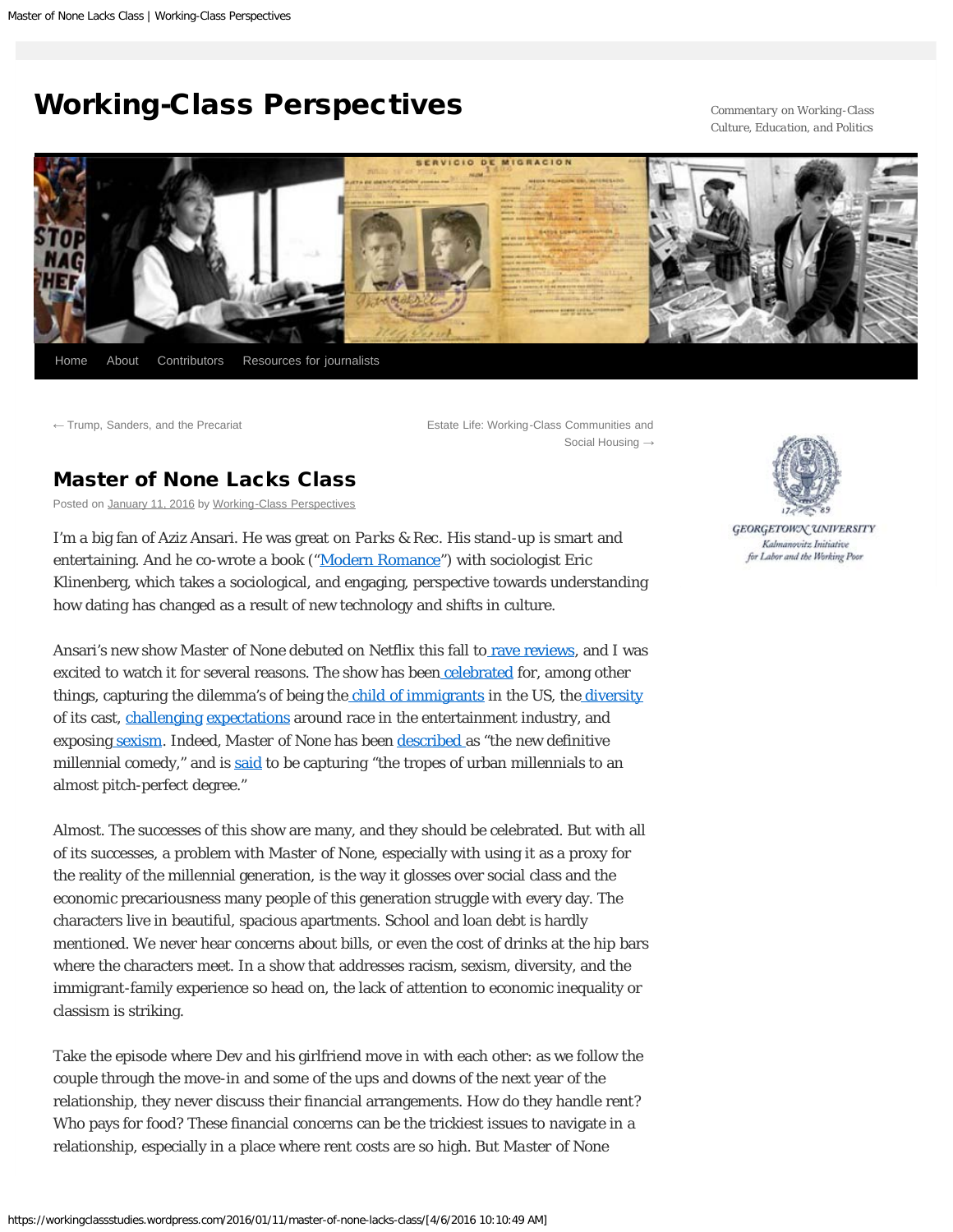ignores them entirely.

Instead of showing characters making tough decisions about money, the series highlights their difficulty making minor choices: choosing a place to get tacos or which romantic interest to invite on a date. The characters are often paralyzed by a fear that as soon as they choose one thing, a better possibility will emerge. The show adeptly illuminates how the glut of online reviews and the wide variety of dating websites allow people to gather an almost endless amount of information about a restaurant or a person before making a choice. Perhaps this highlights the freedoms and opportunities available to millennials (and others who use the internet), but consumer choice does [not](http://www.dailykos.com/story/2014/5/1/1296098/-No-Owning-A-Flat-Screen-TV-Doesn-t-Mean-You-re-Not-Poor) alleviate poverty. Too much choice is only a problem for those with the resources to choose.

The series does acknowledge the uncertainty many millennials face on the employment front, but here, too, it ignores the real financial issues involved. Dev (the protagonist, played by Ansari) spends most of the season frustrated about his inconsistent acting career, but he doesn't seem concerned about being paid or paying bills. When he learns that his part was cut from a movie he had been working on for several months, a friend assures him, "Dude, look on the bright side – at least you got paid pretty well." Dev's response, "Not really. I was mainly doing it for the exposure." Dev is clearly searching for work he can be passionate about, not about making a living. When his career flounders and a relationship ends, he books a flight to Italy to explore his passion for pasta., the wisdom of Dev's choice is tough to evaluate, since we have no sense of his financial situation. How is he paying for the "pasta making school" he enrolled in? When the woman sitting beside him on the plane asks him if he decided to make this big move, "just like that," Dev confirms, "Just like that." For many millennials, making these kinds of choices is not so simple and any pursuit of passion at work often must be balanced by practical financial concerns.

In one episode, Dev's father does reprimand him. "You realize fun is a new thing, right? Fun is a luxury only your generation really has," his father reminds him. In interviews, Ansari [recognizes](http://www.npr.org/2015/11/05/454755962/ansari-and-yang-explore-the-first-generation-experience-in-master-of-none) that he and his peers often take for granted the sacrifices made by their parents, though the series offers little reflection on the privileges afforded by Dev's apparent financial situation. But the "fun" he pursues and even the choices he struggles to make represent luxuries that are not at all universal for his generation. In a show that has been noted for its social awareness in representing the lives and dilemmas of today's young adults, the lack of attention to the economic precariousness of millennials is disappointing.

In reality, financial insecurity is a primary concern for many millennials, especially those from the working class who can't rely on assistance from their parents. They [worry a](http://www.theatlantic.com/business/archive/2015/06/millennials-student-loan-debt-money/396275/)bout student loan debt, since many have taken on [large debt obligations](http://www.nytimes.com/2012/05/13/business/student-loans-weighing-down-a-generation-with-heavy-debt.html?pagewanted=all&_r=0) to pay for college. As per student rates of state and local spending on public higher education have decreased and the average cost of a public college degree has [about doubled](http://federalstudentaid.ed.gov/static/gw/docs/FiveYearPlan_2012.pdf) in the last 15 years, the perception of public higher education as an affordable means of social mobility is fading. According to the Institute for College Access and Success, "Seven in Ten seniors (69%) who graduated from public and nonprofit colleges in 2014 had student loan debt, with an average of \$28,950 per borrower.

Millennials are also having trouble finding [work](http://www.epi.org/blog/millennials-arent-lazy-millennials-arent-working-because-the-economy-isnt-either/) as the labor market they enter is increasingly competitive and demanding, while also less [stable](https://www.bostonglobe.com/business/2015/09/25/millennials-must-contend-with-labor-market-that-more-mobile-and-competitive/v1heSmdXIqiPhQu6s1IfIO/story.html). As a result, many millennials will spend at least some time laboring as members of the [precariat,](https://workingclassstudies.wordpress.com/2014/10/27/the-precariat-the-new-dangerous-class/) in